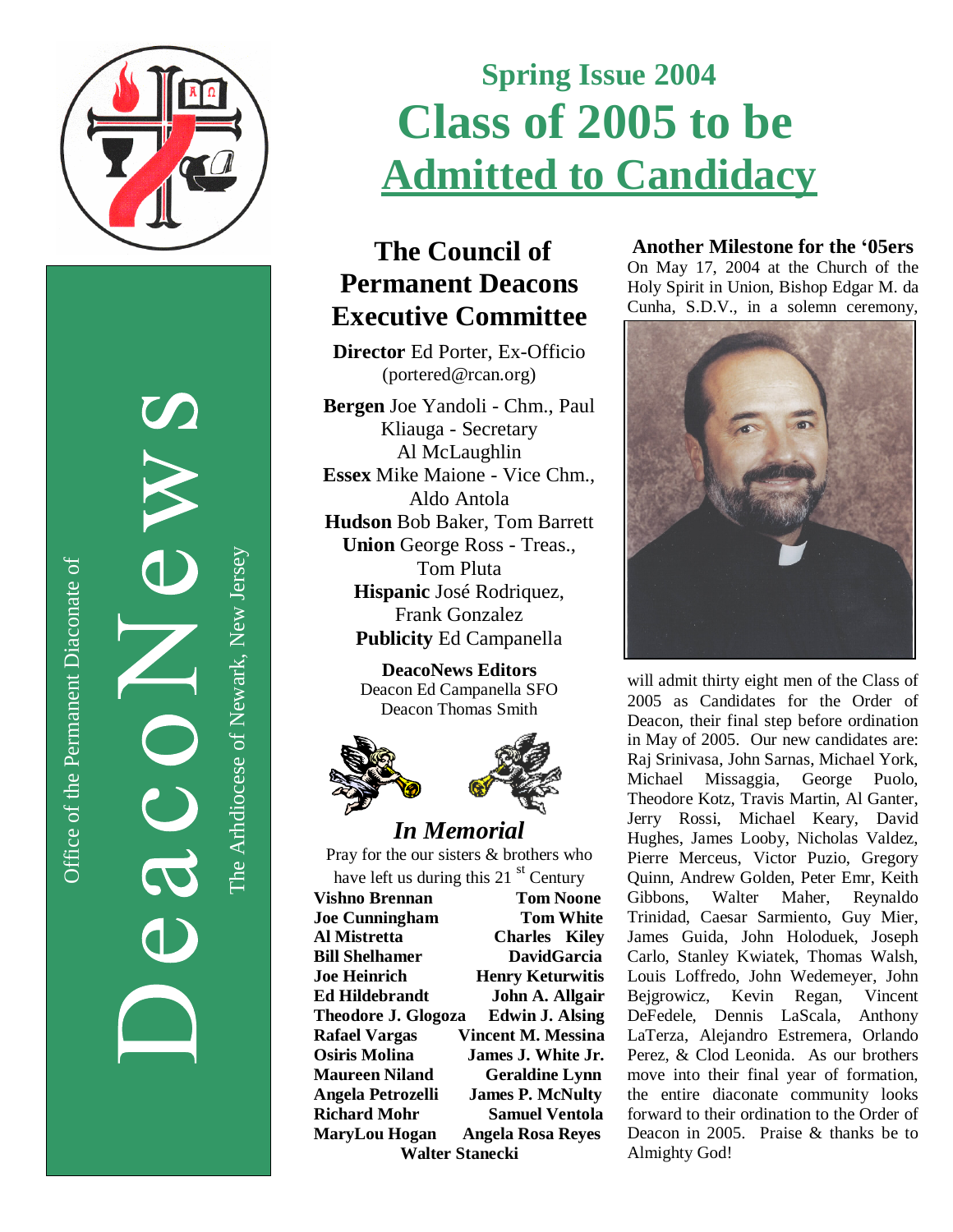### *Our Director Speaks*



### *Deacon Ed Porter*

We are now moving into the good times. The snow is over and the wind and rain are beginning to subside. The sun is shinning and the Deacons and men in formation doing well in their ministerial assignments. April 20-24 was the week of the Annual Convention for the National Association of Deacon Directors (NADD) held in Cherry Hill, New Jersey under the chairmanship of yours-truly. Two hundred & ten persons attended from as far away a Honolulu, Hawaii and Calgary, Canada. A marvelous interchange of diaconate information came from men of all walks of life and cultures. I'm most pleased to report that most of my assistance came from Deacons, Men in Formation and their wives from the Camden, Trenton, and Metuchen Dioceses and from our own Archdiocese of Newark. Saying thanks for all their help doesn't begin to express how much everyone contributed toward making the convention such an outstanding success. And now on to the completion of our third year of preparation for the men of the class of 2005 who will be received as candidates to the Permanent Diaconate at the installation ceremony to be conducted at Holy Spirit Church, Union, on Monday May 17 at 7:30 PM. Have a prayerful and joy filled summer.

#### **DeacoNews Spring 2004 http://mywebpages.comcast.net/edcampy/ Archdiocese of Newark**

### *Deacon Spotlight*



#### *Frank Gonzalez MSW,LSW,ACSW*

Deacon Frank was born on January 08, 1961 to Felix & Gloria Gonzalez in Jersey City. Frank is the middle child of six brothers and six sisters. Frank's Dad was a Pentecostal Minister in New York City and Puerto Rico. Frank's early childhood included attending PS # 9 in Jersey City and attending James J. Ferris High School. Frank struggled to help his family make ends meet as a shoe shine boy at the age of twelve and then worked in a Spanish restaurant while attending Grammar School, High School and College. Frank met his wife, Evelyn, at the age of 17 in High School and they have a son Frank, Jr. who is 23yrs. old.

Frank attended Rutgers University-Livingston College and received a Bachelor's of Science degree in Criminal Justice, from Rutgers University College. In 1986, Frank obtained a Masters Degree in Social Work from Rutgers University Graduate School of Social Work. He is a licensed Social Worker and a member of the Academy of Certified Social Workers.

Frank began working for the Division of Youth and Family Services in February, 1983. He worked 11 years investigating allegations of child abuse and neglect, 5 years as a supervisor, 2  $\frac{1}{2}$  years supervising supervisors and 3 years as a Resource Development Specialist in Passaic County. He was recently promoted to County Service Specialist in Passaic County. His career has been decorated with many awards and accolades from City, County & State officials.

At the age of 27, Frank attended St. Paul's the Apostle Church and felt the gentle tug of the Lord. He kept on attending Mass and along with Evelyn was encouraged by Mrs. Catherine Miller to become a "full fledged" Roman Catholics thru RCIA. After RCIA, Frank & Evelyn became involved with Cursillo. With Msgr. Slinger and Fr. Frank Rose's encouragement, Frank became involved in Parish life at St. Paul's as Eucharistic Minister, Lector, Parish Council President, RCIA Coordinator and many other parish activities. Initially, Frank was not interested in the Diaconate and his Dad was not too happy.

He finally decided to respond to his call by applying to the Spanish diaconate, thinking it might be more difficult to be accepted since he spoke and read very little Spanish. Attending the Spanish Diaconate was a humbling experience since he could no longer rely on the confidence of his English speaking and writing skills and learned most importantly, dependence and a willing obedience to follow the will of Jesus Christ even in the midst human barriers. Frank's obedience resulted in an immersion into the Spanish language which proved to be a marvelous witness to those who spoke Spanish. Over the years, many were able to see Frank's growth in presenting different religious subjects and group exercises in Spanish. Soon after being ordained, Deacon Frank expanded RCIA to include a separate class in Spanish and participates in bilingual services at St. Paul's. Frank also serves on The Executive Committee, Council of Permanent Deacons with Jose Rodriquez representing Hispanic Permanent Deacons.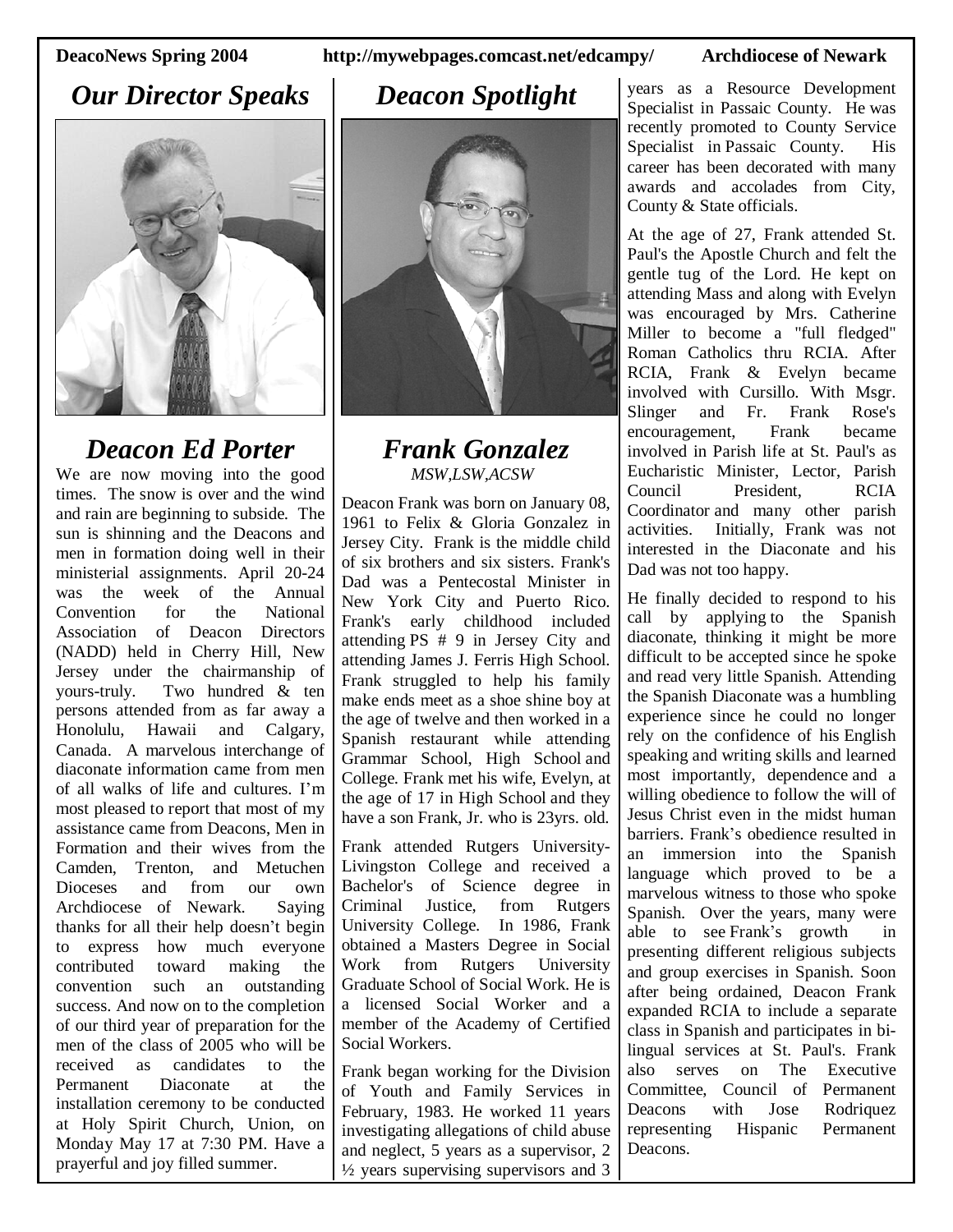This year, Deacon Frank is the recipient of the 2004 statewide Child Assault Prevention (CAP) Award. The winner is chosen by a 13 member panel on the basis of his/her contribution to the field of Child Abuse Prevention. Nominations are reflective of the entire State and represent well known child advocates as well as what one nominator called, "the unsung, common people". Among his peers, he is seen as an aggressive advocate for children and families, is respected and admired for his compassion, advocacy skills and personal commitment. Frank doesn't just expect good work, but instead models the expected behavior. He places emphasis on individual responsibility and how one can make positive contributions and changes in order to protect our children. Frank will receive this award April 2nd in Trenton.

## *Deceased Deacons & Wives Memorial Mass April 24, 2004*

A Memorial Mass for all Deceased Deacons and Wives, of the Archdiocese, organized by Jean Andrews, was celebrated on April 24, 2004, by Fr. Mirch Walters, at 10:00 a.m. in the chapel of the Archdiocesan Center. A luncheon and a "time for sharing" followed the Mass. Hopefully this will become a regular opportunity to pray for, and with, our fore bearers.

## *Procedures for the Christian Burial of Permanent Deacons*

**Note: All of these procedures are optional. None are canonically required for a Permanent Deacon's Christian Burial. The family should review these and choose those which are consistent with their own wishes, and those of the deceased Deacon.**

#### **DeacoNews Spring 2004 http://mywebpages.comcast.net/edcampy/ Archdiocese of Newark**

1. Upon a Deacon's death the family or the funeral director should call the Diaconate Director's office (973-497- 4223 or 973-484-4600) as soon as possible and provide details so the Clergy of the Archdiocese can be informed.

2. A biography sheet should be on file for all Deacons. Please prepare one and mail it to the Office of the Permanent Diaconate, 171 Clinton Ave, PO Box 9500, Newark, NJ 07104-9500. Please include phone numbers and email address.

3. Phone calls will be made to get the word out quickly, especially when viewing is only one day.

4. Procedures for Wake:

The prayer card should contain the date of Diaconate Ordination prominently displayed along with date of birth/death and other vital statistics. The deceased Deacon may be vested in alb, stole and dalmatic.

It is recommended that a knowledgeable person assist the family and funeral director to insure correct vesture.

Viewing in church is recommended for at least one evening.

5. Procedures for Mass:

Symbols: gospel book on casket. A crucifix and a stole may also be used.

The casket is to be brought into church feet first, and then turned around at the foot of the altar so as to have the deceased Deacon's head toward the altar. An evening mass is preferred to make it easy for attendance. A procession of vested Deacons entering and leaving the church is also recommended. At the recessional, the deacons will process out first, and form an "honor guard" for the family and the casket to the funeral car.

### *Retreat Notes*

Deacon Earle S. Connelly Jr. (201) 863-4840 X28, our Diaconate Retreat Coordinator reports that for 2004 the Wives Retreat was held at San

Alfonso's from March 12-14<sup>th</sup>. Couple's Retreat will be at the Carmel Retreat House in Mahwah from June 25-27 and the Deacon Retreat will be at san Alfonzo on Oct 22-24. Call Deacon Earle to reserve your place.

## *Did You Know?*

**Liturgy Training Publications** is offering a new book "*From the Diakonia of Christ to the Diakonia of the Apostles*" by the International Theological Commission. This historico-theological research document traces the history of the diaconate from the time of Christ through the post-Vatican II period. This is a book for all deacons to own. Its chapters include *The Diaconate in the New Testament* and in the Writings of the Fathers, The Reality of the Permanent Diaconate Today, and a Theological Approach to the Diaconate in the Wake of Vatican II., Hillenbrand Order Code: HDIAK \$14.00 orders@ltp.org or call 1-800- 933-1800

**Required Permanent Deacon Ongoing Formation** consists of at least attendance at one retreat and 20 hours of qualified training per year.

**For Diaconate Prayer Requests**: Send concise prayer request, for e-mail distribution, to edcampy@sjanj.org.



On February 12, 2004 the Human Concerns Archdiocesan Office invited Priests, Deacons & Lay Leaders to attend an inspiring presentation on "Faithful Citizenship" delivered by Joan Rosenhauer of the USCCB. The underlying philosophy points to seven principles: 1. Life & Dignity of the Human Person. 2. Call to Family Community & Participation; 3. Rights & Responsibilities; 4. Options for the Poor & Vulnerable, 5. Dignity of Work & the Rights of